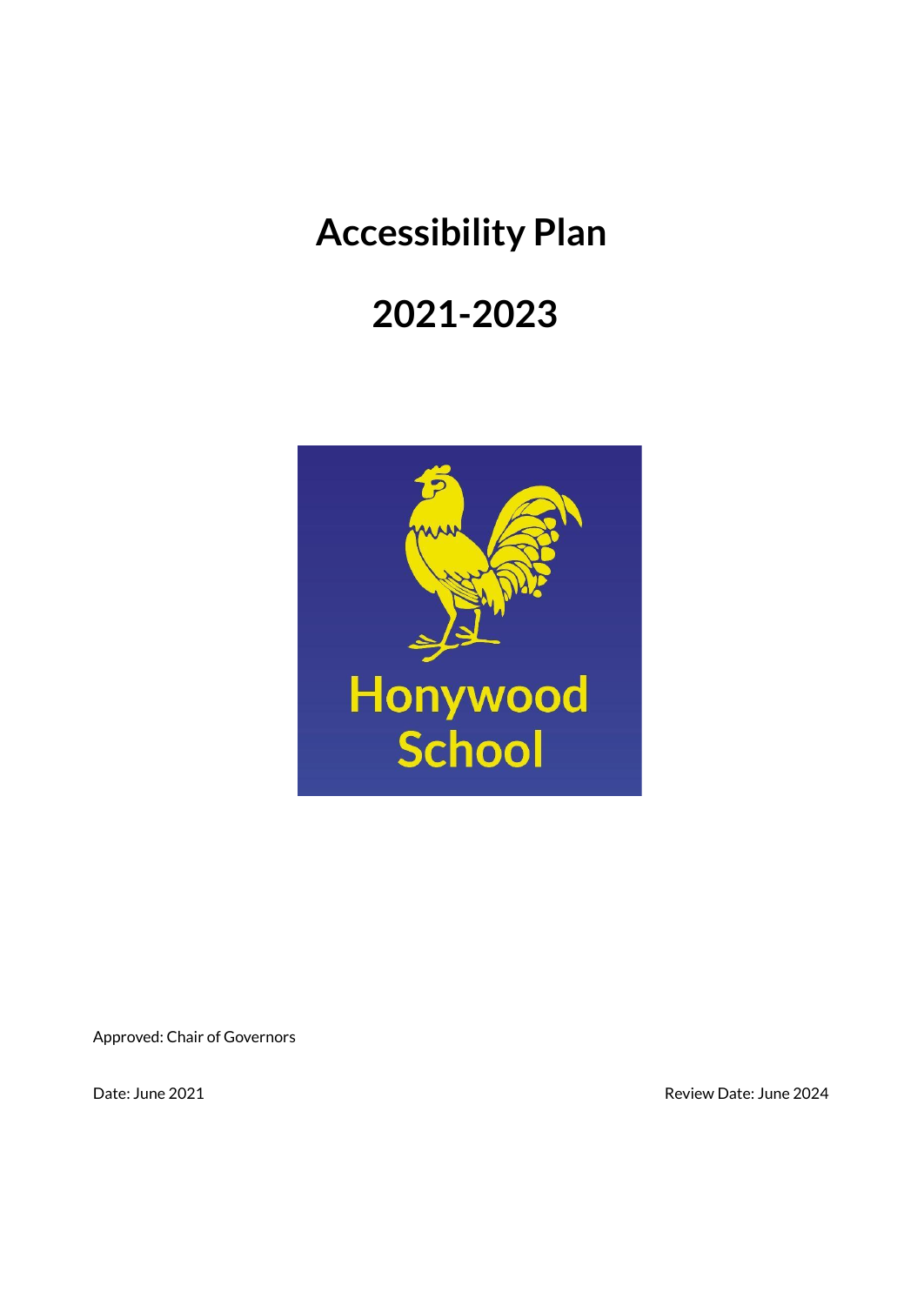#### **Contents**

| 8 |
|---|
|   |

#### **1. Aims**

Schools are required under the Equality Act 2010 to have an accessibility plan. The purpose of the plan is to:

- Increase the extent to which disabled learners can participate in the curriculum
- Improve the physical environment of the school to enable disabled learners to take better advantage of education, benefits, facilities and services provided
- Improve the availability of accessible information to disabled learners

Our school aims to treat all its learners fairly and with respect. This involves providing access and opportunities for all learners without discrimination of any kind.

Our school is also committed to ensuring staff are trained in equality issues with reference to the Equality Act 2010, including understanding disability issues.

The school supports any available partnerships to develop and implement the plan.

Our school's complaints procedure covers the accessibility plan. If you have any concerns relating to accessibility in school, this procedure sets out the process for raising these concerns.

#### **2. Legislation and guidance**

This document meets the requirements of Schedule 10 of the Equality Act 2010 and the Department for Education (DfE) Guidance for Schools on the Equality Act 2010.

The Equality Act 2010 defines an individual as disabled if he or she has a physical or mental impairment that has a 'substantial' and 'long-term' adverse effect on his or her ability to undertake normal day to day activities.

Under the Special Educational Needs and Disability (SEND) Code of Practice, 'long-term' is defined as 'a year or more' and 'substantial' is defined as 'more than minor or trivial'. The definition includes sensory impairments such as those affecting sight or hearing, and long-term health conditions such as asthma, diabetes, epilepsy and cancer.

Schools are required to make 'reasonable adjustments' for learners with disabilities under the Equality Act 2010, to alleviate any substantial disadvantage that a disabled learner faces in comparison with non-disabled learners. Guidance and advice from healthcare professionals will be considered and where appropriate the provision of auxiliary aids or adjustments to premises made.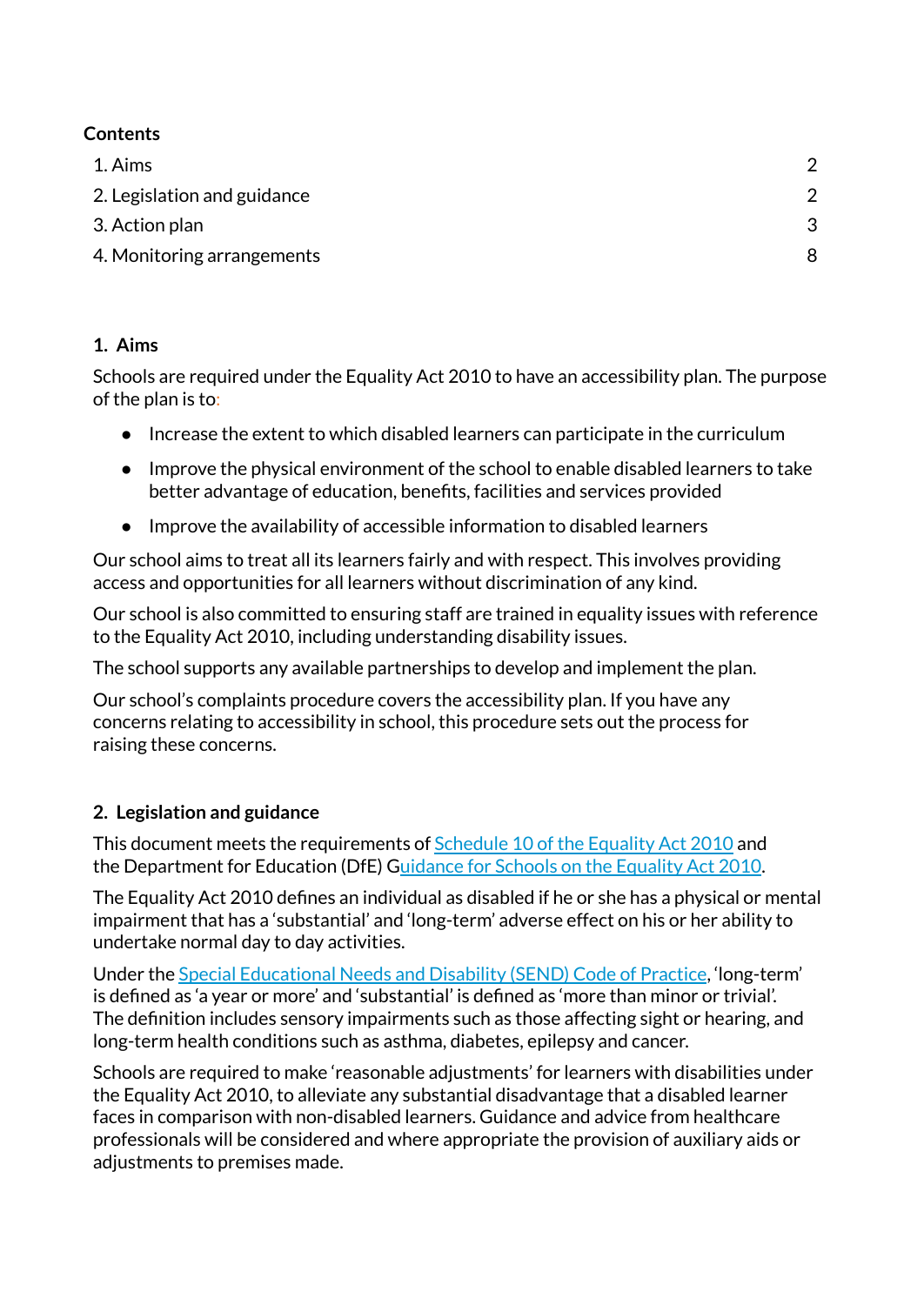#### **3. Action Plan**

### This action plan sets out the aims of our accessibility plan in accordance with the Equality Act 2010.

| Aim                                                                                                                                                     | <b>Current good practice</b><br>Include established practice and<br>practice under development                                                                                                                                        | <b>Objectives</b><br>State short,<br>medium and<br>long-term<br>objectives                                                                                        | <b>Actions to be</b><br>taken                                                                                                                                               | Person<br>Responsible                                               | Date to<br>complete<br>actions by | Success criteria                                                                                      |  |  |  |                                                                                                                                                                         |               |         |                                                                                          |
|---------------------------------------------------------------------------------------------------------------------------------------------------------|---------------------------------------------------------------------------------------------------------------------------------------------------------------------------------------------------------------------------------------|-------------------------------------------------------------------------------------------------------------------------------------------------------------------|-----------------------------------------------------------------------------------------------------------------------------------------------------------------------------|---------------------------------------------------------------------|-----------------------------------|-------------------------------------------------------------------------------------------------------|--|--|--|-------------------------------------------------------------------------------------------------------------------------------------------------------------------------|---------------|---------|------------------------------------------------------------------------------------------|
| Increase access to<br>the curriculum for<br>learners with a<br>disability and<br>ensure disabled<br>parents have<br>every opportunity<br>to be involved | <b>Established practice;</b><br>When we are aware of new<br>learners joining the school who<br>require additional support to<br>access the curriculum and/or<br>building/site we ensure meetings<br>are held with relevant key people | SENCo ensures that<br>staff are fully aware<br>of any learners with<br>disabilities and<br>supports with<br>ensuring the learners<br>can access the<br>curriculum | Targeted training for<br>teachers and the LSA<br>team on scaffolding<br>the curriculum and<br>meeting additional<br>needs<br>All out-of-school<br>activities are planned to | CVa<br>CVa, CFr, Subject<br>Leaders (SLs), trip                     | On-going<br>On-going              | Positive learner<br>progress<br>Positive<br>feedback from<br>learners and<br>parents<br>Feedback from |  |  |  |                                                                                                                                                                         |               |         |                                                                                          |
|                                                                                                                                                         | to ensure their needs are met.<br>Strategies and plans are then<br>shared with the learner, family<br>and staff.                                                                                                                      | Staff continue to<br>improve their skills<br>and awareness to                                                                                                     | ensure they can be<br>leaders, Cohort<br>accessed by learners<br>Leaders (CLs)<br>with a disability.                                                                        | the annual<br>reviews and one<br>planning would<br>include positive |                                   |                                                                                                       |  |  |  |                                                                                                                                                                         |               |         |                                                                                          |
|                                                                                                                                                         | External support is sought where<br>necessary from PNI, HI and VI LA<br>specialists and advice, resources<br>or strategies implemented.<br>To ensure that disabled                                                                    | support inclusion and<br>access<br>All staff are aware of<br>their responsibilities<br>of how we can<br>overcome potential                                        |                                                                                                                                                                             |                                                                     |                                   |                                                                                                       |  |  |  | SENCo/HUB Leader to<br>meet with CFr at start<br>of the academic year to<br>go through trips and<br>ensure information is<br>shared about learners<br>with disabilities | CVa, MWo, CFr | Sept 21 | experiences<br>from both<br>learners and<br>families<br>Analysis of the<br>school's SEND |
|                                                                                                                                                         | parents/carers are able to be fully<br>involved with supporting their<br>child, meetings are made as<br>accessible as possible. This may<br>include using rooms that are<br>easy/accessible, providing a                              | barriers to inclusion<br>Longer term -<br>Training provided to<br>staff as part of<br>Inclusion to meet                                                           | Targeted training for<br>SLT/LGB to ensure<br>issues relating to<br>access are understood                                                                                   | CVa, MWo                                                            | On-going                          | documents and<br>administration<br>would evidence<br>excellent<br>identification of<br>need and       |  |  |  |                                                                                                                                                                         |               |         |                                                                                          |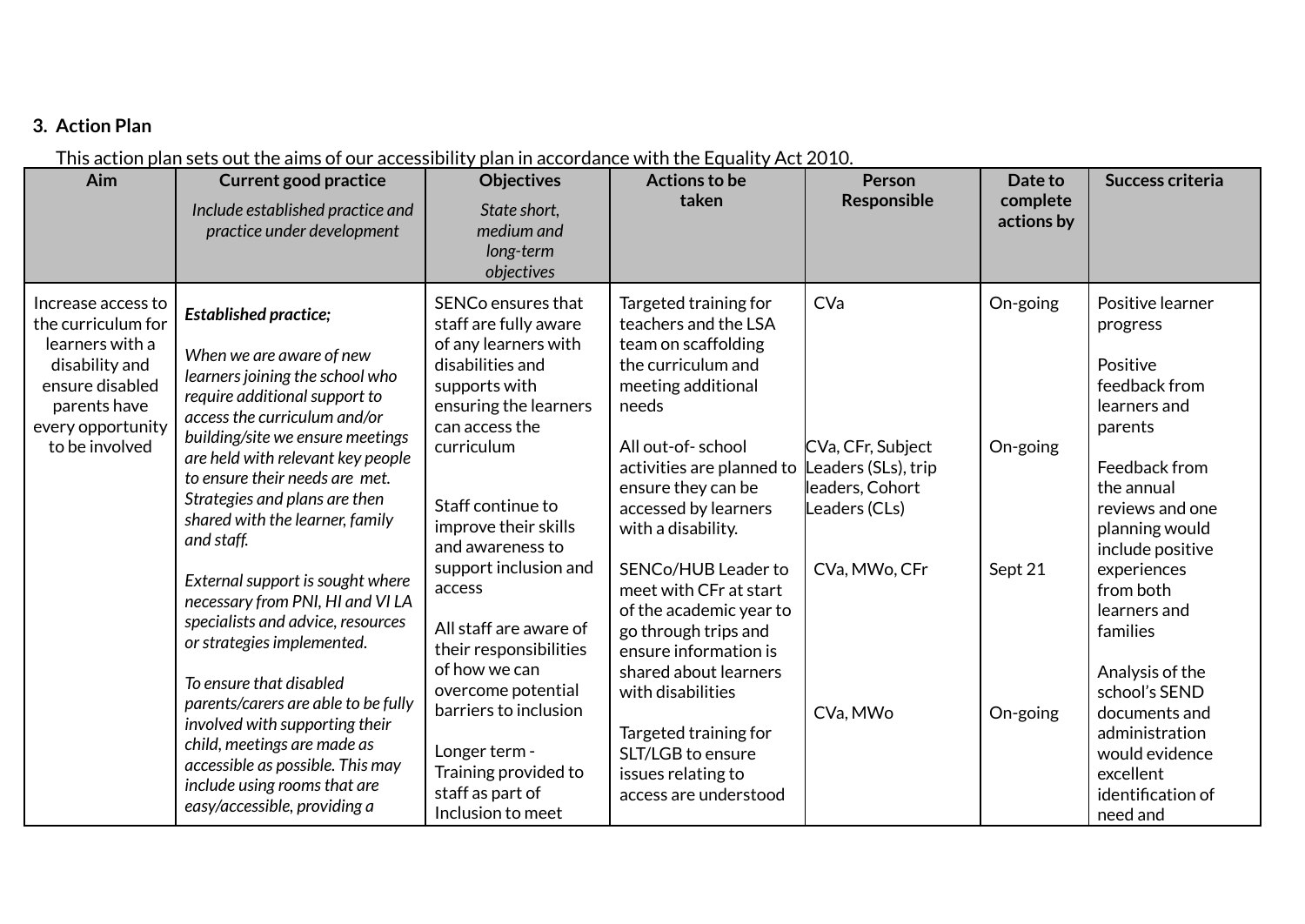| written account following the<br>meeting, seeking additional<br>support from other agencies/the<br>LA to support a meeting where a<br>parent/carer may need this.<br>Our school offers a mainstream<br>curriculum for all learners.<br>Quality First teaching has a focus<br>on ensuring that all learners are<br>able to access this curriculum<br>and progress. Scaffolding and<br>modelling is a key component to<br>aid access to the curriculum.<br>Subject Leaders/teachers liaise<br>with the SENCo regarding any<br>learners who have a disability so<br>that they are able to access the<br>curriculum.<br>Curriculum progress is tracked<br>for all learners, including those<br>with a disability. | SEND to improve<br>knowledge and<br>understanding<br>around accessibility<br>for disabled<br>learners/parents/car<br>ers | As part of the<br>Governance visits,<br>governors would<br>review this plan and<br>audit accessibility                                                                           | JSa, Governors                      | On-going                                                                                                 | support planning<br>which are<br>continually<br>reviewed both<br>on an individual<br>and whole<br>school level. |
|---------------------------------------------------------------------------------------------------------------------------------------------------------------------------------------------------------------------------------------------------------------------------------------------------------------------------------------------------------------------------------------------------------------------------------------------------------------------------------------------------------------------------------------------------------------------------------------------------------------------------------------------------------------------------------------------------------------|--------------------------------------------------------------------------------------------------------------------------|----------------------------------------------------------------------------------------------------------------------------------------------------------------------------------|-------------------------------------|----------------------------------------------------------------------------------------------------------|-----------------------------------------------------------------------------------------------------------------|
| Targets are set effectively and<br>are appropriate for learners<br>with additional needs.                                                                                                                                                                                                                                                                                                                                                                                                                                                                                                                                                                                                                     | To support better<br>outcomes for learners<br>with additional needs                                                      | <b>CLs and Learning Group</b><br>Leaders (LGLs) to liaise<br>with SENCo/HUB<br>Leader as necessary to<br>support learners in<br>their Learning Group.<br>CVa liaises with CLs/LT | CVa, CLs, LGLs<br>CVa, CLs, LT Line | On-going<br>(January<br>Learning<br>reviews/<br>annual<br>reviews of<br>EHCPs/<br>One Plans)<br>On-going | Learning Reviews,<br><b>Annual EHCP</b><br>reviews, One<br>Plans/One planning<br>documents                      |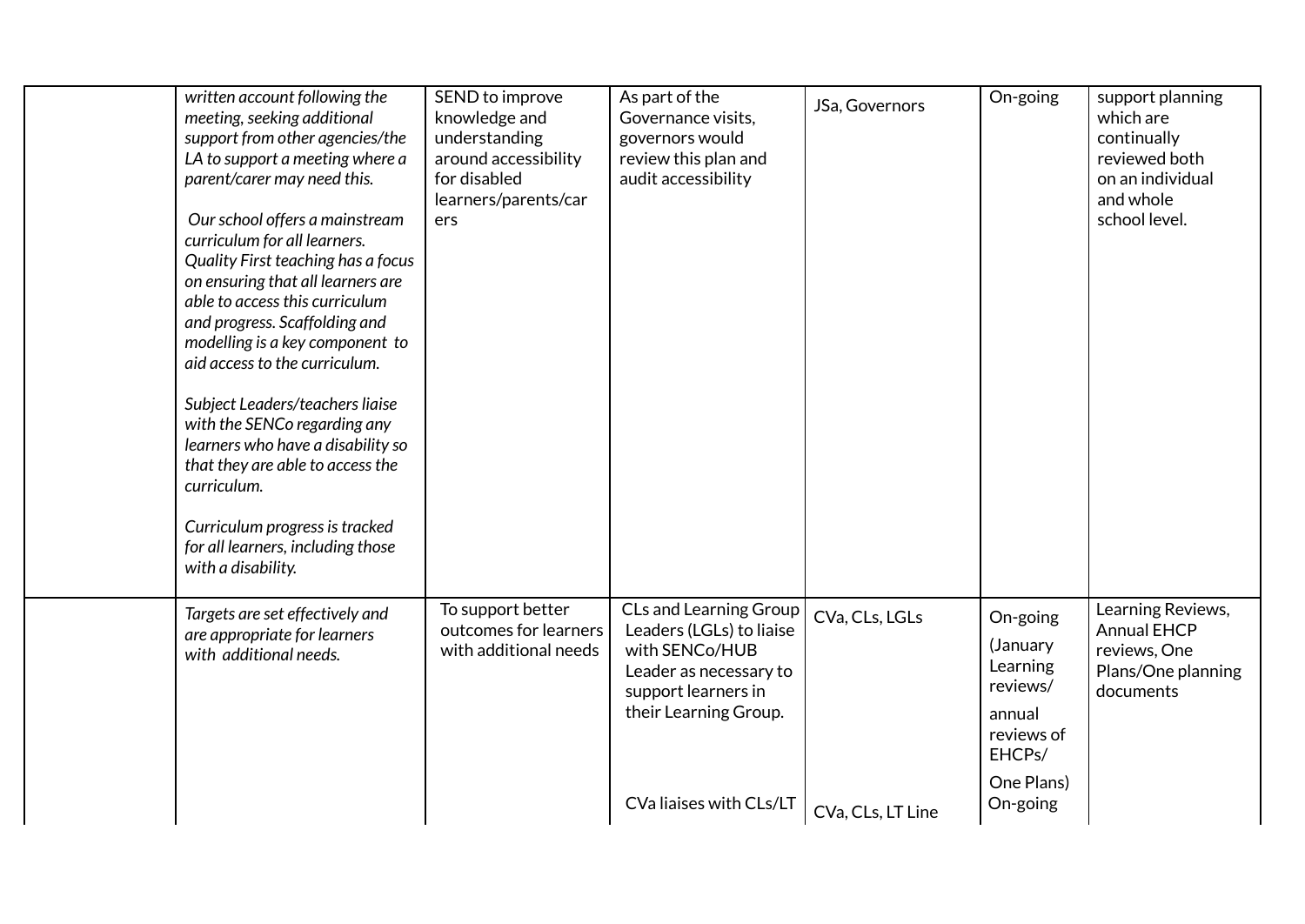| Adjustments to learners<br>timetables to support the needs<br>of learners with SEND are<br>considered and implemented<br>on an individual basis<br>according to the needs of that<br>young person.<br>Regular professional meetings<br>with experts are held to support<br>staff in making adaptations to<br>content and access.<br>All learners are provided with<br>an iPad this device is fully<br>utilised to support assessment<br>and access to the curriculum.<br>Access Arrangements are<br>awarded by the SENCo, in<br>accordance with the JCQ<br>regulating body to ensure that<br>no learner is disadvantaged in<br>their access to GCSE<br>examinations, mocks and<br>assessments. |                                                                  | Line Managers when<br>making adjustments to<br>timetables        | Managers |         |                                                     |
|------------------------------------------------------------------------------------------------------------------------------------------------------------------------------------------------------------------------------------------------------------------------------------------------------------------------------------------------------------------------------------------------------------------------------------------------------------------------------------------------------------------------------------------------------------------------------------------------------------------------------------------------------------------------------------------------|------------------------------------------------------------------|------------------------------------------------------------------|----------|---------|-----------------------------------------------------|
| Practice under development;<br>Ensuring parents/carers are<br>aware that the school can<br>accommodate their needs with                                                                                                                                                                                                                                                                                                                                                                                                                                                                                                                                                                        | To ensure all<br>parents/carers are<br>aware of the support      | CVa, JBr to liaise<br>with office staff/Web<br>Manager to ensure | CVa, JBr | Sept 21 | Information clearly<br>visible to<br>parents/carers |
| accessing the school site and<br>being fully involved with<br>supporting their child. Better                                                                                                                                                                                                                                                                                                                                                                                                                                                                                                                                                                                                   | that can be provided<br>to enable them to play<br>a full part in | information is clearly<br>communicated                           |          |         |                                                     |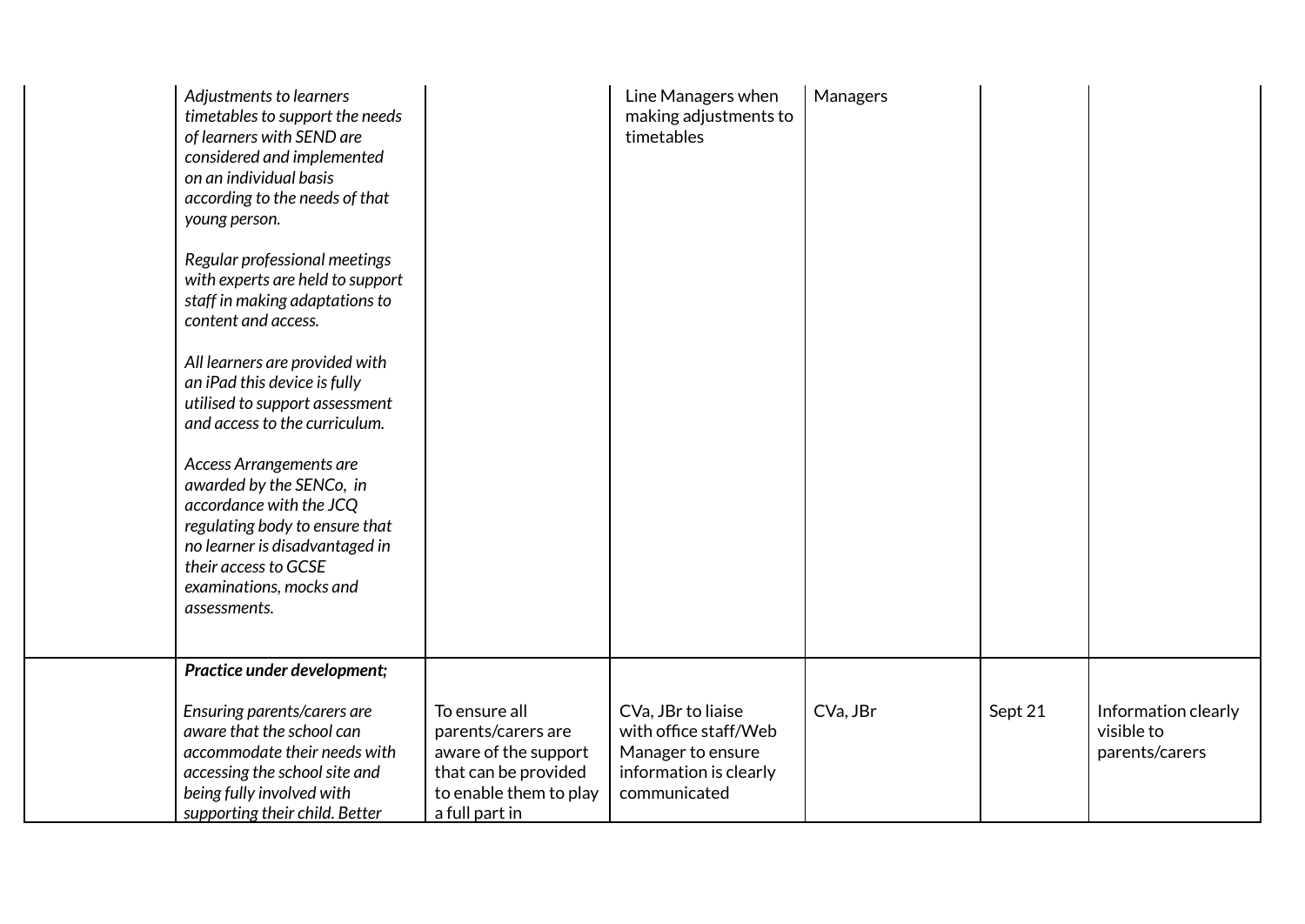|                                                                  | signposting needed for<br>parents/carers through the<br>website and in the<br>documentation provided when<br>their child joins the school.                                                           | supporting their child<br>through school                                                                                                        |                                                                                                                                        |                                                                                              |          |                                                                                                       |
|------------------------------------------------------------------|------------------------------------------------------------------------------------------------------------------------------------------------------------------------------------------------------|-------------------------------------------------------------------------------------------------------------------------------------------------|----------------------------------------------------------------------------------------------------------------------------------------|----------------------------------------------------------------------------------------------|----------|-------------------------------------------------------------------------------------------------------|
|                                                                  | The curriculum is reviewed to<br>ensure it meets the needs of all<br>learners.<br>Review of curriculum<br>resources include examples of<br>people with disabilities.<br>Including review of LS5/PSHE | To improve inclusivity<br>for learners with<br>SEND and improve<br>knowledge and<br>understanding for<br>other learners<br>(empathy for others) | AAHs to work with<br>SLs when reviewing<br>Designs for Learning<br>(DforLs)<br>DBr to review LS5<br>PSHE with support<br>from CVa, MWo | Teachers, SLs, AAHs,<br>Deputy Heads<br>Curriculum and<br>Wellbeing, DBr, CVa,<br><b>MWo</b> | On-going | D for Ls<br><b>PSHE Overview</b><br>document                                                          |
|                                                                  | Use of assemblies to promote<br>inclusivity with a focus on<br>disabilities                                                                                                                          |                                                                                                                                                 |                                                                                                                                        | AMc, CVa, MWo, CLs                                                                           | On-going | Assembly rota                                                                                         |
| Improve and<br>maintain access to<br>the physical<br>environment | Essex Specialist teachers for<br>PNI, HI and VI, visit to review<br>access.<br>The environment is adapted to<br>the needs of learners as<br>required.                                                | The school undertakes<br>regular audits of the<br>site and identifies and<br>acts priorities for<br>improvement.                                | PMc to commission<br>audits and determine<br>priorities for action.                                                                    | PBs/PMc/CVa                                                                                  | On-going | Accessibility issues<br>continue to be<br>addressed and site<br>accessibility<br>continues to improve |
|                                                                  | This includes:                                                                                                                                                                                       |                                                                                                                                                 |                                                                                                                                        |                                                                                              |          |                                                                                                       |
|                                                                  | Ramps                                                                                                                                                                                                |                                                                                                                                                 |                                                                                                                                        |                                                                                              |          |                                                                                                       |
|                                                                  | Elevators<br>$\bullet$                                                                                                                                                                               |                                                                                                                                                 |                                                                                                                                        |                                                                                              |          |                                                                                                       |
|                                                                  | Corridor width<br>$\bullet$                                                                                                                                                                          |                                                                                                                                                 |                                                                                                                                        |                                                                                              |          |                                                                                                       |
|                                                                  | Disabled parking bays<br>$\bullet$                                                                                                                                                                   |                                                                                                                                                 |                                                                                                                                        |                                                                                              |          |                                                                                                       |
|                                                                  | Following the last audit, the<br>following improvements have<br>been made:                                                                                                                           |                                                                                                                                                 |                                                                                                                                        |                                                                                              |          |                                                                                                       |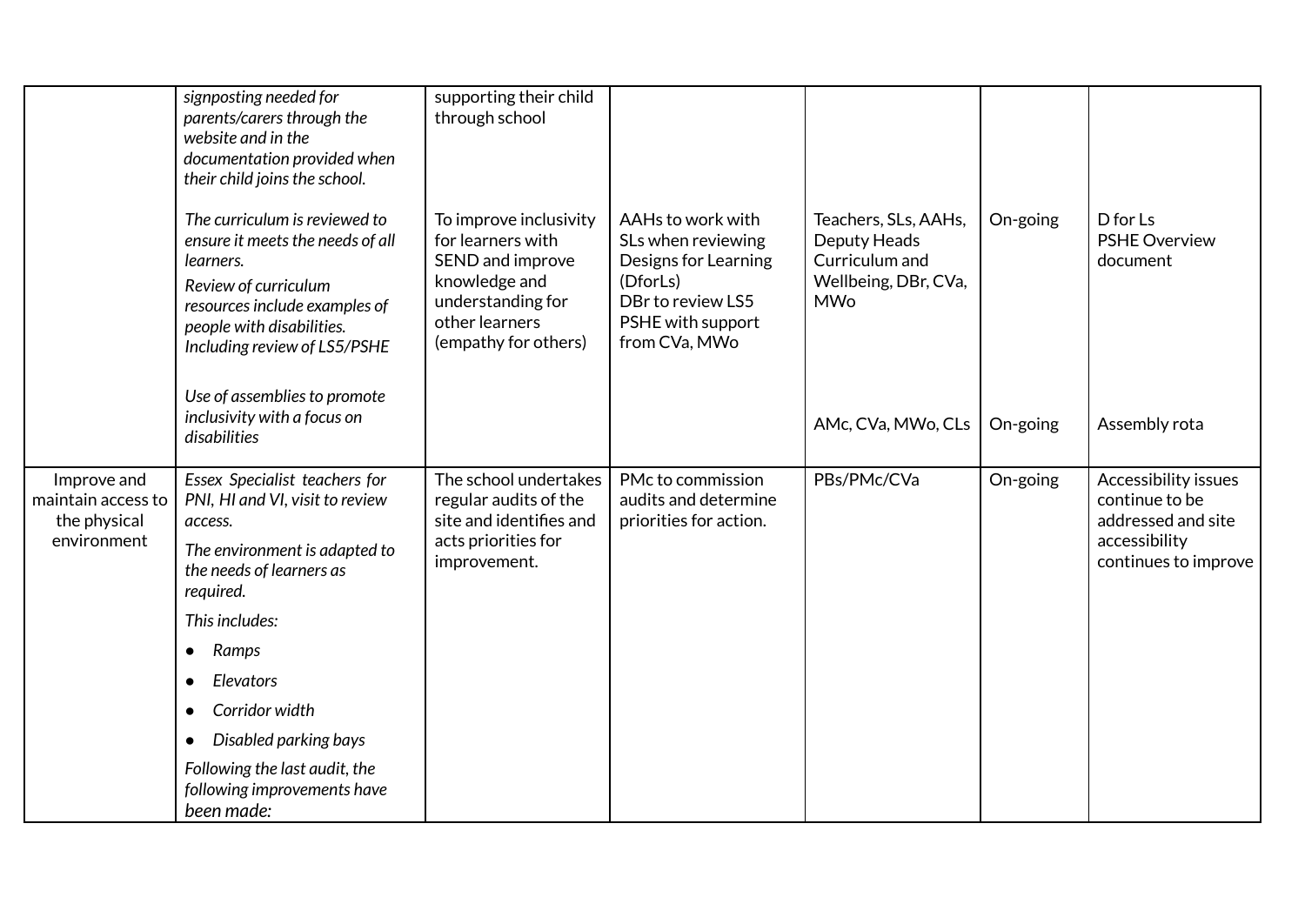|                                                  | Disabled toilets and<br>$\bullet$<br>changing facilities<br>$(MLH$ and $C/B$ ) –<br>includes emergency<br>alarms at wheelchair<br>height<br>Dropped kerbs at access<br>$\bullet$<br>points to Main Reception<br>Induction Loops in<br>$\bullet$<br><b>Community Building</b><br>Lowered reception desk<br>$\bullet$<br>Corridor Lighting controlled<br>$\bullet$<br>by sensors<br>Light switches and power<br>$\bullet$<br>socks are at wheelchair<br>height in MLH and<br><b>Community Building</b> |                                                                                                                      |                                                                   |                                 |          |                                                                                    |
|--------------------------------------------------|------------------------------------------------------------------------------------------------------------------------------------------------------------------------------------------------------------------------------------------------------------------------------------------------------------------------------------------------------------------------------------------------------------------------------------------------------------------------------------------------------|----------------------------------------------------------------------------------------------------------------------|-------------------------------------------------------------------|---------------------------------|----------|------------------------------------------------------------------------------------|
| Ensure all statutory  All<br>obligations are met | policies<br>been<br>have<br>reviewed to<br>ensure they<br>reflect inclusive practice and<br>procedure                                                                                                                                                                                                                                                                                                                                                                                                | All new policies should<br>be checked to ensure<br>they reflect best<br>practice and comply<br>with the Equality Act | All policies to be<br>checked as they are<br>ratified and adopted | SLT/Headteacher/LG<br>B/PBs/CVa | On-going | All policies continue<br>to clearly reflect<br>inclusive practice<br>and procedure |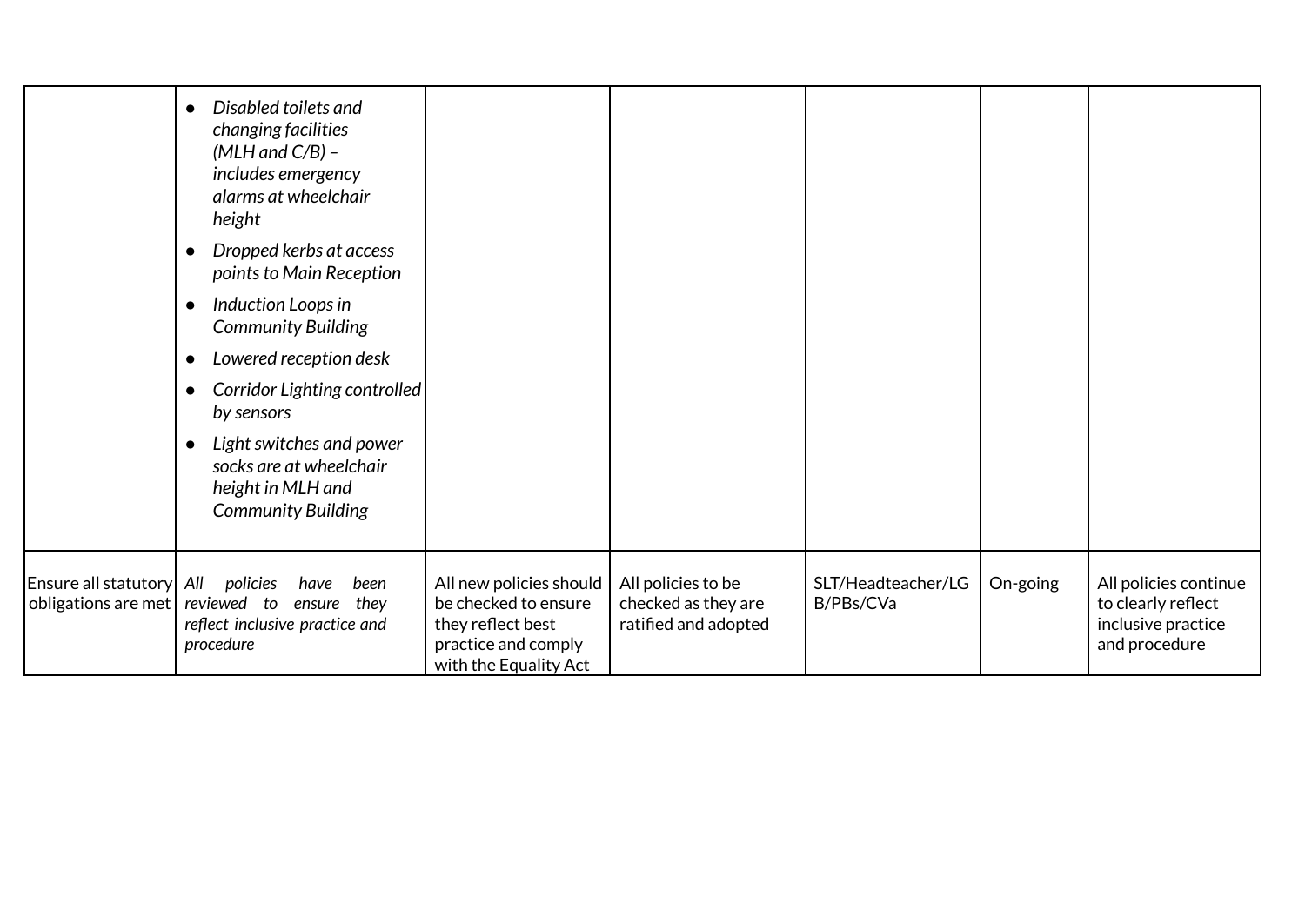#### **4. Monitoring arrangements**

This document will be reviewed every 3 years, but may be reviewed and updated more frequently if necessary.

It will be approved by the Local Governing Body (LGB)